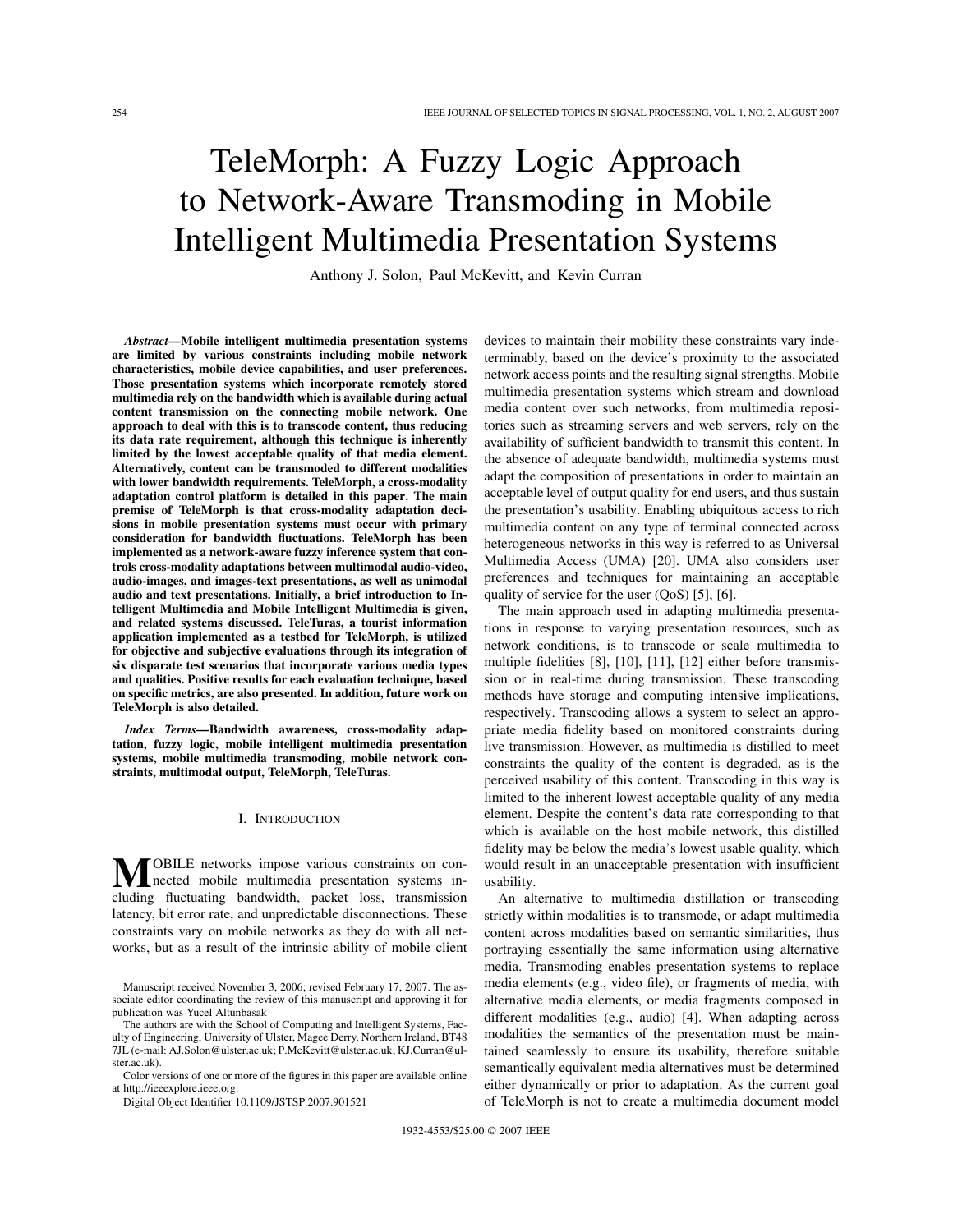for semantically representing content semantics, but to control cross-modality adaptations given these semantics, currently only manually generated media alternatives in various modalities and subsequent fidelities are utilized. It is, however, the eventual goal of TeleMorph to integrate a multimedia document model to represent content semantics. Currently within TeleMorph one high quality video file (audio-visual) acts as the root source of content from which alternatives are derived including: speech audio, image sequences from video key frames and a text transcript, as well as combinations of these including: audio-images, and images-text. This content facilitates controlled evaluations of TeleMorph's primary objective: to efficiently and effectively control cross-modality adaptations based on fluctuating bandwidth. Multiple-fidelity multimedia content has been created manually in TeleMorph so that as the data rate for a media element increases, so too does the semantic quality/value of the media.

A major issue to consider with cross-modality adaptations is the effect it has on the end-user as regards maintaining a presentation's semantics as well as the presentation's seamless information flow. The problem with frequent cross modality adaptations within one presentation is that the end-user's attention may be distracted from the actual information being portrayed to the actual modality modifications occurring. Thus, the challenge in developing a system to control blindfolded media adaptations lies in the ability of the system's logic to determine *when* the system should perform cross modality adaptations and *what* quality of multimodal or unimodal presentation is selected as the most suitable output. The system must also maintain an awareness of how often it allows these adaptations to occur on-the-fly and what modifications these consist of specifically. Specifically, the primary challenges in controlling cross-modality adaptations include the following.

- 1) Determining whether to transcode media further or transmode across modalities. This issue relates to the quality of the current output presentation and whether usability of the presentation would better maintained by further distilling the current media type, thus risking the possibility of over-transcoding the content, or by adapting (possibly across-modality) to a presentation composed of alternative media types. It should be noted that reducing the number of cross-modality adaptations, by distilling content to a lower quality than alternative media types, may be preferred than adapting across-modality despite the resulting output presentation quality. Consideration of this tradeoff is something which is considered inherently as a result of Tele-Morph's implementation using fuzzy logic.
- 2) Determining the most effective and acceptable destination media types following adaptation, and the quality/fidelity of this new content. This issue analyzes the composition of the presentations which TeleMorph adapts to, and if these transitions maintain the information flow and continuity of the output presentation (e.g., maintaining continuous media types following adaptations if used before hand). Also this issue is concerned with how well Tele-Morph adheres to Cognitive Load Theory and Dual Coding Theory (i.e., always adapting to the most cognitively effective output modality combinations) as discussed in [9],

[17], and [18], respectively. Evaluations using this metric will qualify whether adaptations incorporated substantial changes in the output presentation's quality.

3) Cautiously controlling the timing and frequency of cross-modality adaptations. This challenge ensures that cross-modality adaptations maximize the potential quality of output presentations based on available bandwidth, whilst also minimizing the affect the frequency of these adaptations has on usability and user acceptance. The acceptable frequency of cross-modality adaptations varies based on the current and destination modalities involved in an adaptation.

The effects of cross-modality adaptation between both discrete and continuous (temporal) multimedia elements must be considered before morphing presentations across modalities, as should the effectiveness and user-acceptance of the output presentation. As discovered in [9], when a system presents data on a mobile device which must be remembered (e.g., medical surgery training) the most effective presentation mode should be used (picture and speech) which does not cognitively overload the user. When the system simply has to inform the user (e.g., a tourist information system) the most appealing/accepted presentation mode should be used (picture, text, and speech). These points which are based on the Cognitive Load Theory (CLT) [2], [22] should be incorporated into multimodal presentation systems to achieve ultimate usability.

In Section II, an overview of transmoding in mobile intelligent multimedia presentation systems is given. Section III describes TeleMorph and how it has been implemented as a network-aware fuzzy inference system, with subsections detailing inputs, rules, and outputs. TeleTuras, a tourist information application, which has been developed as a testbed for Tele-Morph using specific test scenarios, is detailed in Section IV. Following this, Section V discusses objective and subjective evaluations of TeleMorph using TeleTuras and a disparate selection of media files with varying bandwidth requirements. Section VI concludes and proposes future work.

# II. TRANSMODING IN MOBILE INTELLIGENT MULTIMEDIA PRESENTATION SYSTEMS

Substantial research has been carried out to address the specific issues which exist in the area of mobile intelligent multimedia presentation systems. Malaka [15, p. 5] states that "the main challenge for the success of mobile systems is the design of smart user interfaces and software that allows ubiquitous and easy access to personal information and that is flexible enough to handle changes in user context and availability of resources." Some projects have already investigated mobile intelligent multimedia systems, using tourism in particular as an application domain including DEEP MAP [16], CRUMPET (Creation of User-friendly Mobile services Personalized for Tourism) [7], [29], SmartKom [26], and EMBASSI [13]. Though all of these systems focus on some aspect of mobile intelligent multimedia presentation, none have specifically addressed the issue of dynamically transmoding based on network constraints, and in particular available network bandwidth.

The majority of research that tackles the specific problem of cross modality adaptation has focused on multimedia document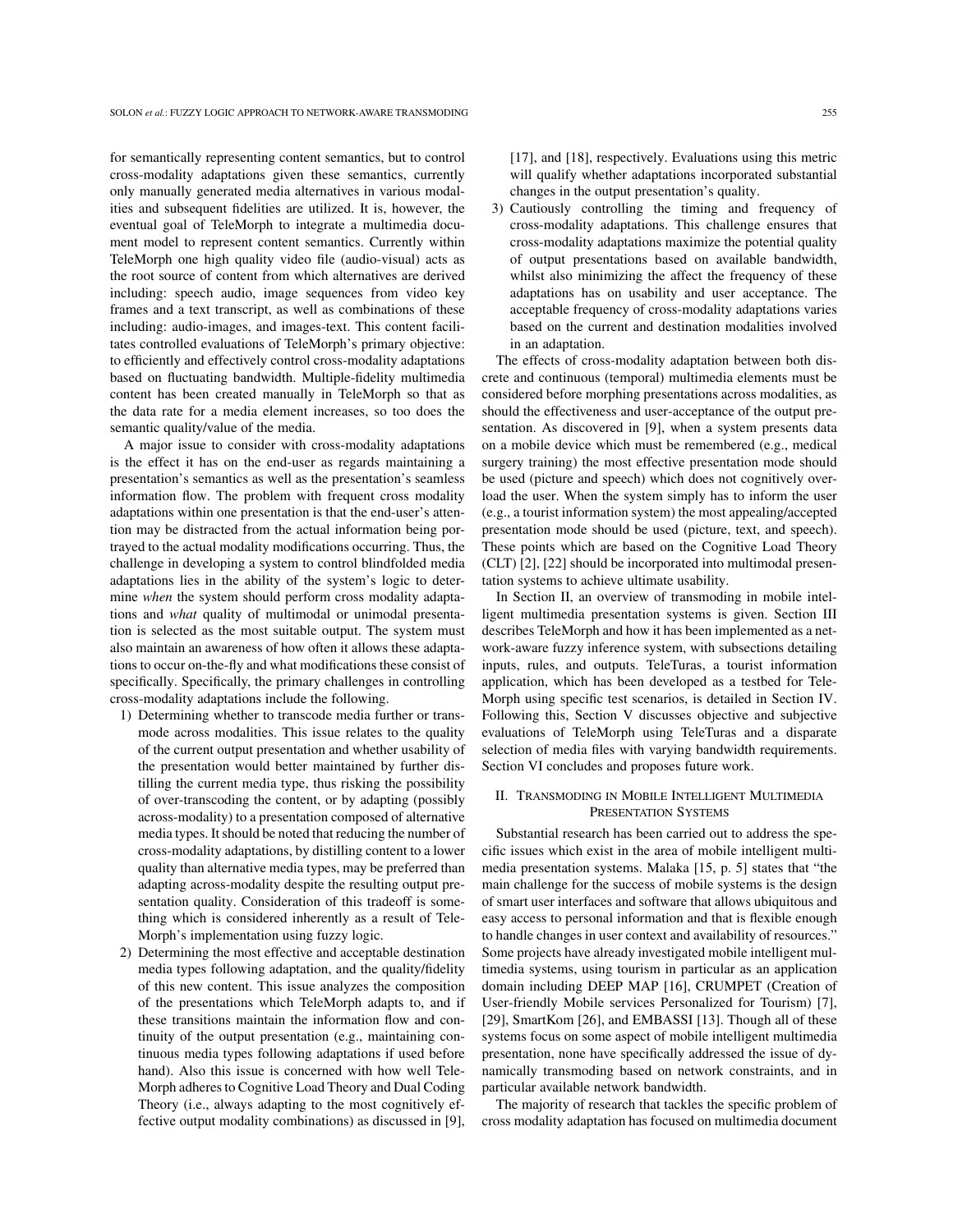models with inherent substitution or alternative semantics. Reference [4] proposed a cross-media adaptation and substitution model which focused on maintaining the semantics of a presentation's information flow using semantically equivalent media alternatives. In the application, Gallery of Cardiac Surgery (Cardio-OP) [14], multimedia document models are augmented with all the unimodal or multimodal presentation alternatives, thus facilitating adaptation. At run time alternatives are excluded based on presentation constraints. ZyX [3], Tiempo [27], and REVEAL THIS [19] are other examples of multimedia document models which provide some element of flexibility and adaptation. References [23]–[25] propose a content value model, called the Overlapped Content Value (OCV) model which is a systematic approach to determining the conversion boundaries between modalities based on resources available to the system, as apposed to actually controlling cross-modality adaptations. Their approach considers the fidelity of adapted content quality and modality, with respect to the original content. It has inherent temporal limitations in its ability to make intelligent dynamic adaptation decisions. The thresholds dictating the resource availability points at which adaptations should occur remain static once determined in the OCV model, thus preventing efficient and truly intelligent on-the-fly adaptations.

## III. TELEMORPH

TeleMorph [21] performs network-aware content adaptation decisions for mobile intelligent multimedia presentation systems. More specifically it is a cross-modality adaptation control platform which bases adaptation decisions on constraints relevant in a mobile environment, with particular focus on bandwidth fluctuations. TeleMorph utilizes fuzzy logic to control these cross-modality adaptation decisions, which occur between multimodal combinations including audio-video, multimodal audio-images, multimodal images-text, unimodal audio, and unimodal text. TeleTuras, a tourist information application for the city of Derry in Northern Ireland, has also been implemented in order to provide an example testbed for TeleMorph. Through TeleTuras subjective and objective evaluations of TeleMorph's performance during dynamic cross-modality adaptations have been carried out. This was enabled using manually distilled multimedia of the multimodal combinations integrated into six disparate test scenarios. Using a Fuzzy Inference System (FIS) allows TeleMorph to provide rapid and intelligent responses to constantly fluctuating mobile network properties such as bandwidth and packet loss.

Essentially, TeleMorph is a black box decision engine allowing any intelligent multimedia presentation system to exploit its decision-making abilities. Thus, it is not dependent on any particular application domain or implementation, but instead, can provide cross-modality adaptation decisions to any presentation system given the required eighteen inputs. A mobile intelligent multimedia presentation system invokes the TeleMorph fuzzy inference decision system to determine what content to present in response to user queries and most importantly in response to bandwidth availability on the wireless/mobile network which connect the presentation system to its media repositories.

Zadeh [28] stated when speaking in reference to decision systems that "as complexity rises, precise statements lose meaning and meaningful statements lose precision." Fuzzy logic is used in the implementation of TeleMorph as it enables the development of a control system which relies on the meaningfulness, significance and consequence of decision outputs. When performing dynamic cross-modality adaptations in a live presentation system, priority lies in the control system's ability to maintain continuity of the output presentation and seamlessness during these adaptations whilst observing restrictions imposed by the constraints acting upon the system, as well as determining output fidelities for multimedia content. In accordance with this approach, it is more important that TeleMorph controls the frequency of adaptations and performs them in an intelligent and efficient manner than it is that the system chooses one precise output media-fidelity. It is determined that through the number of Membership Functions (MFs) describing the Universe of Discourse (UoD), or domain of possible values, for each input fuzzy set that a sufficiently meaningful level of granularity is enabled and that the degree of precision provided through the current implementation of fuzzy logic is sufficient to maintain a high performance of TeleMorph and its decision making ability.

TeleMorph's FIS was implemented using Matlab's Fuzzy Logic Toolbox [1]. This toolbox allows for the fast and efficient development of intelligent fuzzy inference systems. When developing a FIS there are various system properties which one must determine during design stages before implementation of the system can commence. In TeleMorph's case the FIS implements a Mamdani type fuzzy system which uses 'min' as the 'And' method, 'max' as the 'Or' method, 'min' for implication, 'max' for aggregation, and the 'Centroid' method for defuzzification. An overview of the inputs and outputs in TeleMorph are shown in Fig. 1. The implementation of Tele-Morph described here incorporates network-aware multimedia adaptations between multimodal audio-video, multimodal audio-images, multimodal images-text, unimodal audio and unimodal text, and thus the inputs and outputs, as shown in Fig. 1, reflect this.

# *A. TeleMorph FIS Inputs*

TeleMorph provides output variables including audio-video (v), audio-images (ai), images-text (it), audio (a), and text (t) detailing the quality at which each modality should be present in the output presentation given inputs including: currently available network bandwidth (bpsCurr), current network packet loss (pktLoss), adaptation frequency (adaptFreq), current video quality (vCurr), lowest available video quality (vLowest), highest available video quality (vHighest), current audio-images quality (aiCurr), lowest available audio-images quality (aiLowest), highest available audio-images quality (ai-Highest), current images-text quality (itCurr), lowest available images-text quality (itLowest), highest available images-text quality (itHighest), current audio quality (aCurr), lowest available audio quality (aLowest), highest available audio quality (aHighest), current text quality (tCurr), lowest available text quality (tLowest), and highest available text quality (tHighest).

The decision system has 18 normalized inputs and five normalized outputs, as shown in Fig. 1. Using these 18 inputs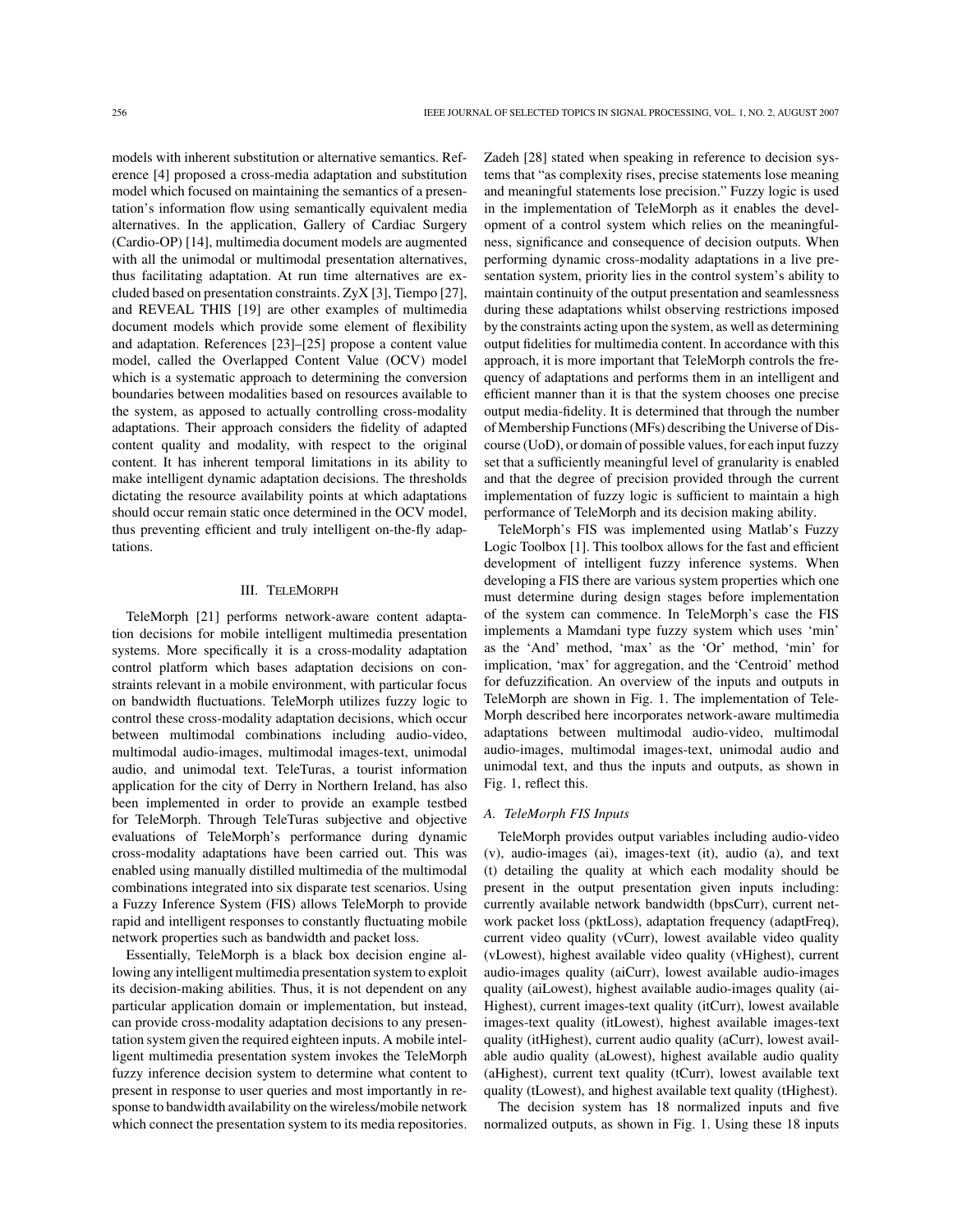

Fig. 1. Architecture of TeleMorph's network-aware FIS.

the inference system's rules determine whether an adaptation should occur, to what media types the system should adapt, and at what fidelity the new target media type should be used in the output presentation. The system can determine that no compositional transitions should be made to a presentation given certain parameters. This can be as a result of low packet loss or of an insufficient duration of time since the preceding cross-modality adaptation. The Membership Functions (MFs) in TeleMorph's input fuzzy sets include 'null', 'veryLo', 'lo', 'belowAvg', 'avg', 'aboveAvg', 'hi', and 'veryHi'. The fuzzy set representing packet loss ('pktLoss') has two additional membership functions (along with the aforementioned eight default MFs) including less the average  $(\angle Avg')$  and greater than average  $(\angle A \vee g')$ .

Membership Functions in TeleMorph are relative to the normalized Universe of Discourse (UoD) which is limited by the highest bandwidth (or data rate) required by the available multimedia files. The UoD adapts to represent the domain which includes multimedia qualities ranging from the highest bandwidth required (e.g., video requiring 309 Kbps or audio-images requiring 272 Kbps) to 0. This means that the membership functions always represent the maximum possible area within the UoD and thus TeleMorph always has optimum granularity in its decision making.

'bpsCurr' is the input fuzzy set, as shown in Fig. 1, that represents the normalized value for currently available bandwidth in the mobile network which is being used to transmit the output multimedia presentation, and represents 1 of the 2 inputs that facilitate network-awareness in TeleMorph. The 'pktLoss' input

fuzzy set encapsulates the percentage of data packets lost or dropped during transmission from the media repositories to the mobile client device for presentation. This value enables the FIS to adapt more reactively in response to increasing packet loss during a presentation, or more stringently as a result of 0% packet loss (no urgency to adapt if 'pktLoss' is 0). The shapes of the ten membership functions within this fuzzy set are depicted in Fig. 1. 'pktLoss' is used in various rules in TeleMorph in particular those that result in adaptation to an unimodal presentation. In these rules the percentage of packet loss must be very high before TeleMorph will adapt to a unimodal presentation, as this is considered to be a less efficient method of portraying information in accordance with the Cognitive Load [9]and Dual Coding theories [17], [18], respectively.

One of the principal limitations of cross modality adaptation is the effect these adaptations have on the flow and continuity of the output presentation, and thus its usability. TeleMorph was developed with this limitation in mind and consequently it controls adaptations in a prudent manner and maintains an awareness of their frequency to increase the efficiency of this control. The 'adaptFreq' input variable handles this aspect of adaptation decisions in the fuzzy inference system. Specifically, 'adaptFreq'is a combination of relevant factors affecting the frequency of cross modality adaptation: the time elapsed since the previous adaptation ('adaptTimeElapsed'), and the number of adaptations carried out so far during the multimedia presentation ('numAdapts'). The method used to combine 'numAdapts' and 'adaptTimeElapsed' to form 'adaptFreq' is based on expert knowledge about the application domain, as discussed in [21]. The resulting variable, 'adaptFreq', is an integrated value whose inclination towards adaptation increases as more time elapses following the preceding adaptation, and diminishes as more adaptations occur.

The 'vCurr' input fuzzy set represents the data rate of the video file which is currently part of the output presentation. 'vCurr' is normalized against the maximum bandwidth required by any potential presentation output in the system (e.g., 300 Kbps video or 450 Kbps combination of audio-images). Thus, 'vCurr' is mapped to a normalized value relative to the highest bandwidth data rate required by one of the multimodal/unimodal presentation types available to TeleMorph. If video is not currently included in the output presentation then 'vCurr' is set to 'null'. 'vLowest' represents the data rate required by the lowest fidelity video file, whilst 'vHighest' is the bandwidth required by the highest fidelity/quality video file available to the presentation system. The values for the current, lowest and highest data rates required by audio-images, images-text, audio, and text presentation types, which are available to the presentation system, are represented by fuzzy sets where the phrases, 'Curr', 'Lowest' and 'Highest', are preceded by 'ai', 'it', 'a', and 't', respectively. The design of these input fuzzy sets are shown in Fig. 1.

### *B. TeleMorph FIS rules*

There are 7 464 rules within the TeleMorph fuzzy inference system, each of which is network-aware based on the 'bpsCurr' and 'pktLoss' fuzzy inputs. The high number of rules is as a result of the complex permutations of media qualities which must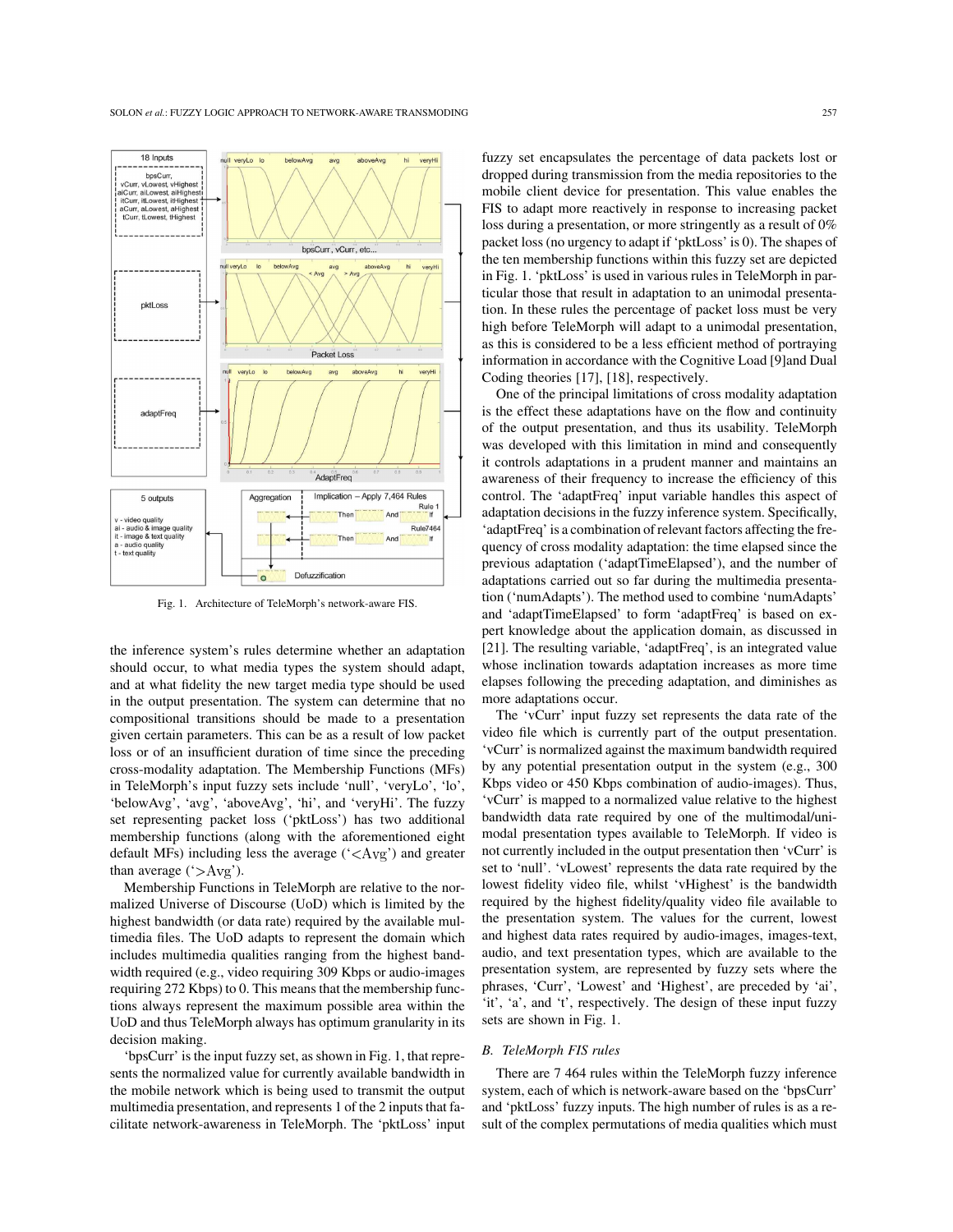be handled as perquisites and conditions by the decision making system. Rules in TeleMorph are divided into ten main groups: rules controlling adaptation between video and audio-images, video and images-text, video and audio, video and text, audioimages and images-text, audio-images and audio, audio-images and text, images-text and audio, images-text and text, and adaptations between audio and text. Each of these ten main groups of rules is further broken down into four subgroups controlling increases and decreases in the output presentation quality between the two different multimedia presentation types that are present in that group (e.g., four subgroups consisting of: adaptations involving a quality decrease from video to audio and from audio to video, as well as those adaptations involving a quality increase from audio to video, and from video to audio). Rules have been designed to give greater weight to adaptations which not only maintain the highest output presentation quality without inducing further packet loss following the presentation transition, but also those rules that encapsulate adaptations which are as seamless and acceptable for the end user as possible. Tele-Morph's rules succeed in complying with this general approach, but more specifically they adhere to the three key challenges outlined in Section 1 with respect to controlling cross-modality adaptations. The techniques that TeleMorph implements to accomplish this are detailed below in points 1) to 3).

- 1) The fuzzy rules use TeleMorph's 15 media-related inputs (e.g., vCurr, itLowest, tHighest) to consider the types of multimodal and unimodal media available to TeleMorph. Adaptations between continuous (e.g., video) and discrete media types (e.g., images-text), as well as linguistic (e.g., text) and nonlinguistic media types (e.g., images), are controlled stringently as they have the potential to distract and frustrate end users. For example, a transition between audio-images and images-text results in the linguistic element of the presentation changing between continuous and discrete media types. Despite the caution which must be taken before carrying out this type of cross-modality adaptation, the target presentation (e.g., images-text) may be considered to be highly effective in portraying information to the end user. This caution is manifested within the fuzzy rule base by having stricter prerequisite input parameters, such as a very low packet loss, for rules involving a transition between discrete and continuous media types. The reasoning behind these approaches is related to principles outlined within Dual Coding Theory and Cognitive Load Theory, as discussed in Section I. These theories encourage the use of multiple modalities, whilst avoiding redundancy of information across the modalities, to achieve greater levels of memory persistence and information retention.
- 2) Additionally, the fuzzy rules have been designed to only facilitate adaptations when the quality transition across the Universe of Discourse is substantial. For example, decreases in a presentation's quality from 'avg' quality video to 'veryLo' audio where bandwidth is also 'veryLo', or 'veryHi' video to 'avg' audio where bandwidth is also 'avg'. In instances where there is a large difference (e.g., two membership functions or more) between the values for current bandwidth and the quality of the current

media being presented (e.g., aiCurr, aiLowest, aiHighest) transmoding is preferred. Whereas, in cases where the values for current bandwidth and the current media being presented are close (e.g., less than two membership functions) further distillation or transcoding of a presentation's current content may be the optimal adaptation.

3) By designing rules based on the two aforementioned guidelines cross-modality adaptation frequency is inherently restricted within TeleMorph, which has the knock-on effect of reducing the impact cross-modality adaptations have on the flow and continuity of presentations, and thus usability. The third guideline which has directed the design of TeleMorph's rules details the ideal modality-specific timing and frequency of cross-modality adaptations, using the fuzzy input 'adaptFreq'. Explicitly maintaining an awareness of the timing and frequency of adaptations through 'adaptFreq' consequently enables TeleMorph to adhere to this guideline when performing transitions, based on the composition of the current and target presentations.

#### *C. TeleMorph FIS outputs*

The five output fuzzy sets represent the various combinations of modalities that are available to a presentation system (e.g., TeleTuras) employing TeleMorph's decision making capabilities. As TeleMorph deals with adaptations between video, audio-images, images-text, unimodal audio and unimodal text, five output fuzzy sets named 'v', 'ai', 'it', 'a', and 't' are used to communicate decisions regarding any transitions. Following the implication of the 7464 fuzzy rules in the FIS, as depicted in Fig. 1, output sets are created for each rule which have varying degrees of support based on the antecedents (inputs). Since decisions in any FIS are based on the testing of all the rules in the system, all rules must be combined in some manner in order to enable this. Aggregation is the process by which the fuzzy sets that represent the outputs of each rule are combined into a single fuzzy set. Aggregation only occurs once for each output variable. The input of the aggregation process is the list of truncated output functions returned by the implication process for each rule. The output of the aggregation process is one fuzzy set for each output variable (i.e., 'v', 'ai', 'it', 'a', and 't').

The input for the defuzzification process in TeleMorph consists of the five aggregated output fuzzy sets, and the final output is five single numbers. The aggregate of a fuzzy set encompasses a range of output values, and so must be defuzzified in order to resolve a single output value from each output fuzzy set. In Tele-Morph the most popular defuzzification method, the centroid calculation which returns the centre of area under the curve, is employed to defuzzify the five output sets to give five crisp values for 'v', 'ai', 'it', 'a', and 't'. However, only one of Tele-Morph's outputs is a whole number whilst the remaining outputs are always 0, e.g., 'v' =  $0.812$ , 'ai' =  $0$ , 'it' =  $0$ , 'a' =  $0$ , and  $t' = 0$ . These output values represent the quality at which the chosen modality (e.g., video, audio-images, images-text, audio or text) should be incorporated into the output presentation. For example an output value of 0.812 for 'v' implies that the video file which has a data rate (required bandwidth) closest to 0.812 of the maximum bandwidth will be used within the presentation.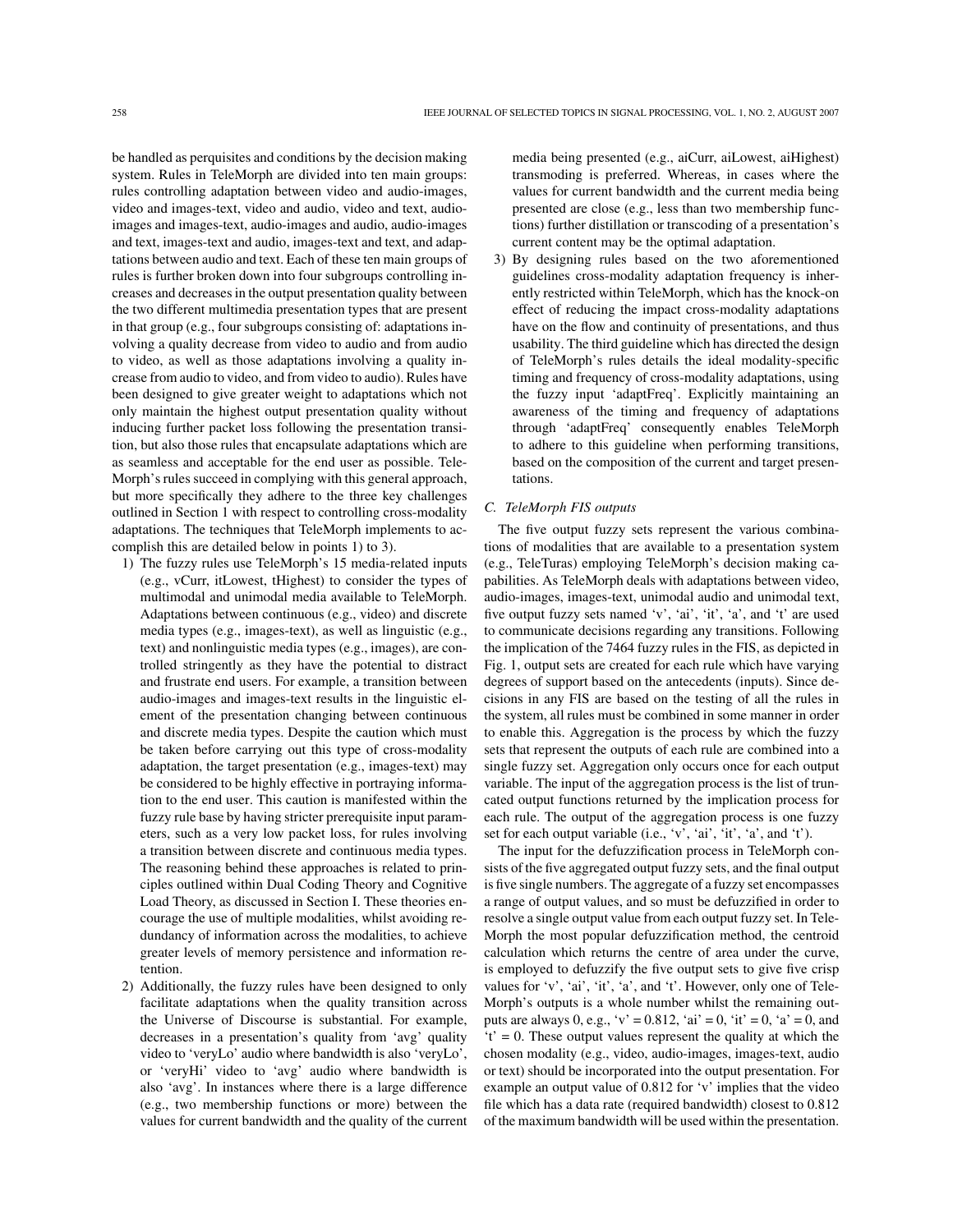All outputs can also be 0 meaning that no cross modality adaptation should occur based on the given input parameters. The membership functions within TeleMorph's five output fuzzy sets are identical to those used for the 'bpsCurr' and 'vCurr' fuzzy inputs, as shown in Fig. 1. In subsequent invocations of the fuzzy inference system from a mobile intelligent multimedia presentation system, the outputs values, 'v', 'ai', 'it', 'a' and 't', will form the input values 'vCurr', 'aiCurr', 'itCurr', 'aCurr', and 'tCurr', respectively. However the one whole output value from the previous invocation of the FIS, such as 0.812 for 'v', may not have mapped directly to an existing video quality. As stated above, the video file which has a data rate closest to 0.812 of the maximum bandwidth required by any available media type will be used within the presentation, such as a multimodal video presentation requiring a bandwidth of 0.75, in which case 0.75 will be the value used for the 'vCurr' fuzzy input.

# IV. TELETURAS

The domain chosen as a testbed for TeleMorph is  $e$  Tourism. The application that has been developed, *TeleTuras*, is now detailed. TeleTuras, an interactive information aid for tourists in the city of Derry, which has been implemented as a mobile intelligent multimedia presentation system, is an example testbed for TeleMorph's network-aware fuzzy inference decision system. TeleTuras communicates TeleMorph-adapted presentations to tourists, focusing on the output modalities used to communicate information and also the effectiveness of this communication. In order to facilitate the comprehensive testing, evaluation, and demonstration of TeleMorph's ability to control network-aware cross-modality adaptations TeleTuras integrates a wide range of manually generated multimedia and bandwidth specific test scenarios. TeleTuras enables input queries such as "Tell me about Derry", "What is the Guildhall?", and "Where is the University of Ulster?". In this way TeleTuras provides tourists with instantaneous access to relevant information from a multimedia presentation system on their mobile computing devices. TeleTuras' graphical user interface, as shown in Fig. 2, serves as an emulated and analogous mobile device interface for end-user evaluations.

TeleTuras communicates pre-distilled canned multimedia content related to tourism in the city of Derry. The repository of content incorporates manually created multiple fidelities for all media types with ranges for video, audio-images, images-text, audio and text ranging from 44-887 Kbps, 24-344 Kbps, 24-288 Kbps, 3-320 Kbps, and 8 Kbps, respectively.

# V. EVALUATION OF TELEMORPH

The evaluation of TeleMorph has been performed through both subjective and objective testing. Both evaluation types have utilized six disparate test scenarios which are integrated into and accessible from TeleTuras' GUIs. The objective evaluation and 30 subjective evaluations of TeleMorph have been carried out using TeleTuras and the six disparate test scenarios which it incorporates. Both evaluation techniques assess how TeleMorph performs in relation to a number of metrics which arise from the challenges associated with cross-modality adaptations based on mobile network bandwidth fluctuations in mobile intelligent multimedia presentation systems. These challenges include 1)



Fig. 2. TeleTuras' GUI with mobile device emulator.

determining whether to transcode media further or transmode across modalities, 2) determining the most effective and acceptable destination media types following adaptation (and the quality/fidelity of this new content), and 3) cautiously controlling the timing and frequency of cross-modality adaptations.

In TeleMorph's fuzzy logic implementation the outputs represent the fidelity or quality at which each new modality should be incorporated into the presentation, which addresses 2) above. The fuzzy implementation also integrates a degree of flexibility when dealing with the 'adaptFreq' fuzzy input, which control the maximum acceptable frequency of cross-modality adaptations and this varies based on the current and destination modalities involved in adaptations. The direct affect that type and frequency of cross-modality adaptations (through the use of 'adaptFreq') have on a presentation's effectiveness and end-user acceptance are assessed based on an empirical figure of 11 s for the amount of elapsed time which ideally should have elapsed between cross-modality adaptations. This aspect of TeleMorph, referenced in 3) above, is further assessed in the subjective evaluation discussed below in Section V-B.

## *A. Objective Evaluation*

TeleMorph's objective evaluation includes a detailed description of what adaptations occur during six indicative sample presentations. These six sample test scenarios, as depicted in Fig. 3, incorporate all available media types in various adaptation types and thus represent appropriate evaluations of TeleMorph. Each test scenario incorporates different qualities of the same media elements, e.g., images-text at a quality of 0.1 in the first scenario and 0.3 in test scenario 3. To facilitate this objective analysis, TeleTuras' GUI, as described in Section IV, was used to create trace data for each test scenario including details of the timing and frequency of adaptations, the packet loss prevented as a result of each adaptation, as well as details of the input parameters that brought these adaptations about. Specifically the trace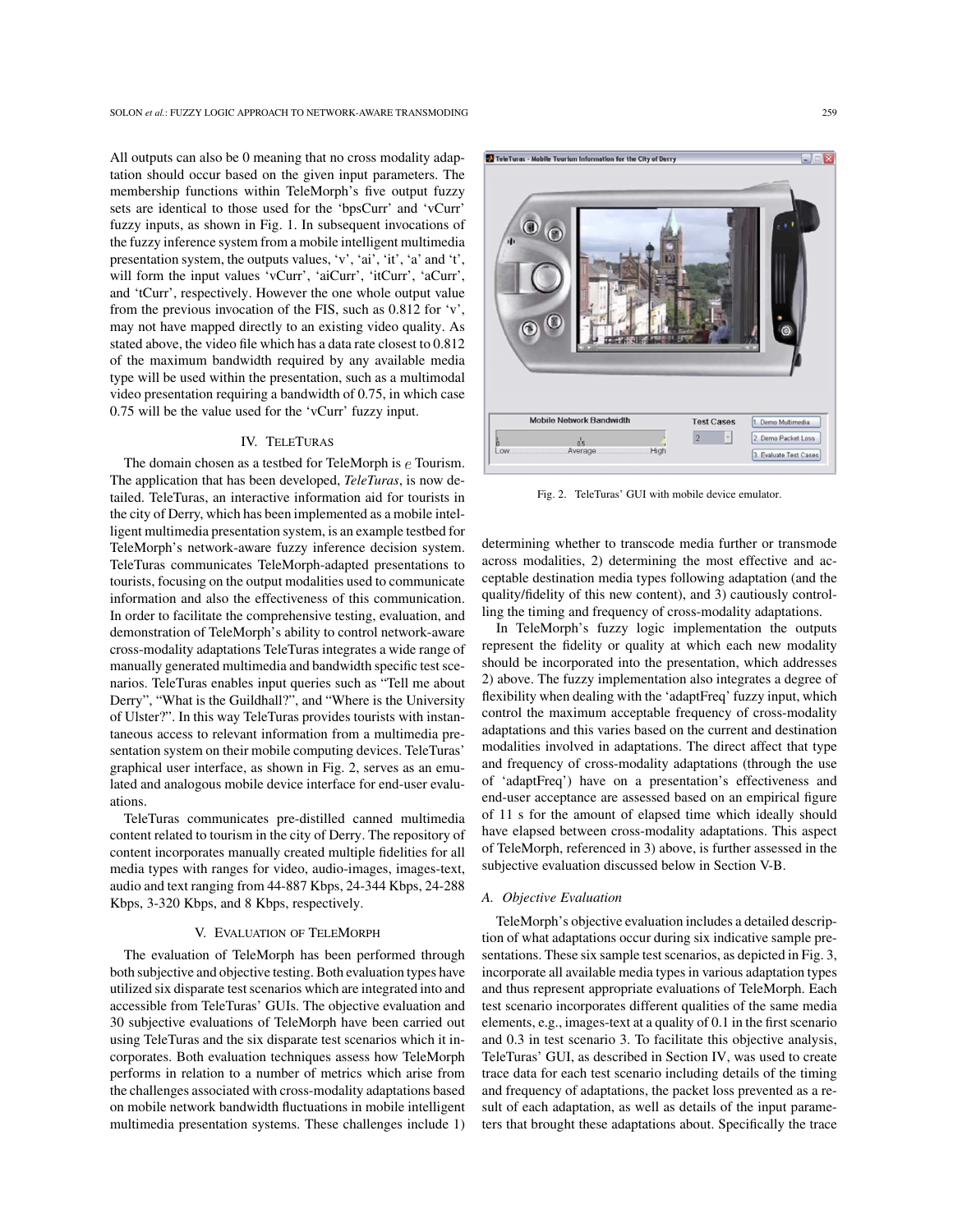

Fig. 3. Available media qualities in the six test scenarios.



Fig. 4. Adaptation trace data from test scenario six.

data includes current bandwidth, the percentage packet loss, the value for 'adaptFreq' (adaptation frequency), current, lowest, and highest qualities available for video, audio-images, imagestext, audio, and text, as well as five fuzzy output values representing the new qualities for video, audio-images, images-text, audio, and text following each adaptation. Also, the percentage packet loss prevented through the current adaptation is detailed as well as the time at which each adaptation occurred during the presentation.

The objective evaluation of TeleMorph was completed using manually generated sample bandwidth data which intentionally features frequent erratic fluctuations in available network bandwidth to enable comprehensive stress testing of TeleMorph. This enabled the evaluation of TeleMorph's performance in worst case scenario network conditions, thus proving the system's ability to perform acceptably even in the worst possible network bandwidth circumstances. Trace data recorded for all the adaptations that occur during each of the six test scenarios was recorded and analyzed. The trace data for test scenario six, graphically represented in Fig. 4, is indicative of the cross-modality adaptive behavior embodied in TeleMorph and so was utilized to evaluate TeleMorph objectively.

In test scenario six, TeleMorph prevented a packet loss of 60% by initially adapting across modalities from audio to a presentation composed of images and text, compared to

transcoding audio to its lowest available quality. In this way, TeleMorph addresses the first evaluation metric. The average percentage packet loss prevented for all six test scenarios is 44.35%. The first adaptation in test scenario six from unimodal audio to a presentation composed of images and text is the most effective adaptation given that there is no alternative multimodal presentation available which could be transmitted at the available bandwidth of 0.5 (172 Kbps). This complies with the second evaluation metric, as a multimodal output presentation was maintained even under very low bandwidth conditions.

This behavior is preferable based on the principles outlined within the cognitive load and dual coding theories. Similarly, the second and fourth cross-modality adaptations in the test scenario comply with the second evaluation metric as they maintain multimodal output presentations during increase in the presentation's quality despite the existence of a unimodal audio presentation with a higher output quality. TeleMorph's frequency of adaptations in all test scenarios complies with the third evaluation metric. An average of 19 s elapsed before Tele-Morph executed cross-modality adaptations involving increases in the output presentation's quality, and an ideal average of 11 s passed in all six test scenarios before adaptations occurred which involved decreases in the output presentation's quality. TeleMorph's 'adaptFreq' fuzzy input was designed to impose greater restrictions on adaptations involving increases in the presentation's quality than decreases in its quality. This is because decreases are crucial in maintaining the presentation's usability, whereas presentation quality increases are treated as being complimentary for the presentation but not essential for its successful delivery, presentation and usability. Thus, TeleMorph fulfils the third evaluation metric successfully.

#### *B. Subjective Evaluation*

TeleMorph's bandwidth determined cross-modality adaptations were evaluated subjectively by 30 subjects. The questionnaire-based experiment was conducted using a wirelessly connected tablet computer running TeleTuras. Subjects viewed eight test scenarios, six of which were unique, and completed a printed questionnaire based on each test scenario. The majority of evaluation participants fell within the age bracket 26–30 (mean age of 28), with 24 out of the 30 subjects being male. Regards levels of computer literacy, two, three, eight, and 12 of the subjects graded themselves as having a novice, literate, experienced and expert knowledge of computers, respectively.

The questionnaire responses for test scenarios 1 to 6 were collated and statistics derived from the user responses and their feedback. The mean evaluation score for all subjects was 5.6, which implies an above average level of user-acceptance to TeleMorph-adapted multimedia presentations. 5.6 is considered to be a very positive for this subjective evaluation given that irregular bandwidth sample data was utilized during the eight test scenario presentations, as outlined above. This mean score of 5.6 does not correspond to the maximum frequency of occurrence which lies from 6-7, as depicted in the histogram in Fig. 5(b), because of the outliers within TeleMorph's subjective evaluation results. As a result of these outliers a standard deviation of 2.2 exists in the subjective evaluation scores. The outliers, with values that deviate most from the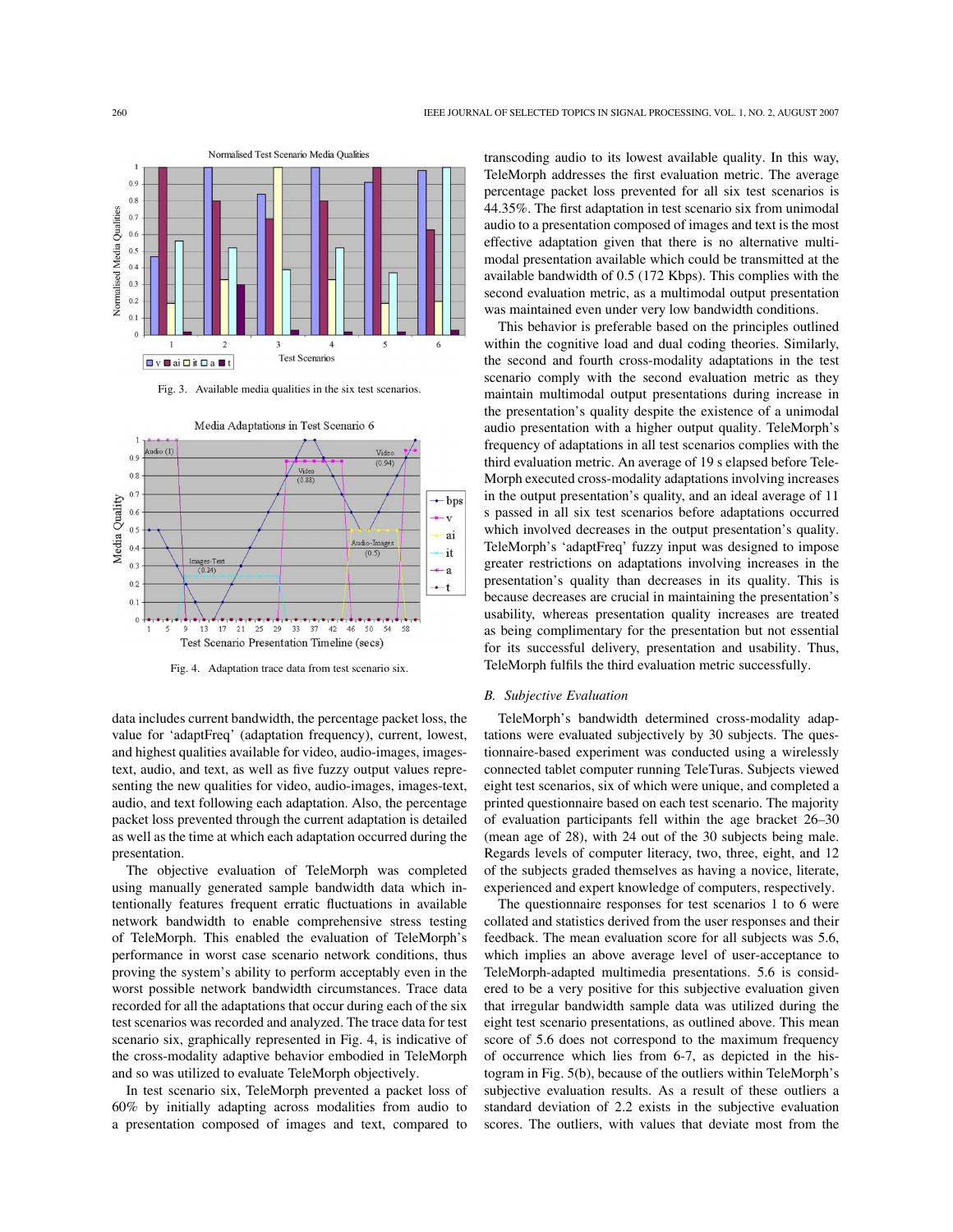

Fig. 5. Subjective evaluation mean scores and histogram. (a) Average score for 30 subjects and (b) histogram of subjective results.

mean score, represent the acceptance ratings given by specific subject-groups, such as those with novice and literate levels of computer knowledge where mean scores were 2.0 and 4.1, respectively.

Each of the eight test scenarios were evaluated using the following four questions. A) Given the bandwidth fluctuations and resulting adaptations which occurred during this test scenario, would you consider the multimedia presentation acceptable? B) Would you consider the number of adaptations and the frequency at which they occurred during the presentation acceptable? C) How would you rate the media adaptations which occurred during the presentation? D) Did you find the adaptations which occurred during this presentation distracting? Each of the aforementioned evaluation metrics are assessed based on subject responses to these four questions.

The mean evaluation scores for all 30 participants are depicted in Fig. 5(a). The questions within the evaluation questionnaire, labeled A, C and D above, facilitated the assessment of TeleMorph's performance in relation to the first two evaluation metrics. The average scores for these questions were 5.6, 5.4, and 5.6, respectively, implying an above average acceptance level for these aspects of TeleMorph's adaptations and compliance with evaluation metrics one and two. The second question in the questionnaire, labeled B above, addresses the remaining evaluation metric related to the frequency of adaptations. The average score for this question was 5.6, thus indicating an above average high level of acceptance for this vital element of Tele-Morph's adaptation behavior.

Test scenarios one and three were repeated during the subjective evaluation to assess the consistency of user's evaluation scores. Test scenario 7, which was a concealed repeat of the presentation in scenario 3, had an average score of 5.8 compared to 5.4 for scenario 3. Test scenario 8, which was an acknowledged repeat of scenario 1, had an average score of 6.1 compared to 5.8 for scenario 1. Both of these statistics imply a slightly improved level of acceptance towards cross-modality adaptations following the completion of the previous six test scenarios. However, the similarity between the scores of the two repeated scenarios, 1 and 3, implies a general consistency of user's scores throughout the subjective evaluation. In addition, when the average user score for each question is calculated for all test scenarios, we also see a very high level of consistency of scoring.

Further to these results, obvious correlations were discovered between users' ages, levels of computer literacy and acceptance of cross-modality adaptation as performed by TeleMorph. In the age group 18–25 TeleMorph achieves a very high rating of 8.1, with those aged 26–30 giving an average score of 6. In addition, a direct correlation exists between an increasing level of users' computer literacy and their average acceptance scores for Tele-Morph-adapted multimedia presentations.

# VI. CONCLUSION

TeleMorph addresses a number of challenges which have been used as metrics during evaluations associated with controlling cross-modality adaptations including 1) determining whether to transcode media further or transmode across modalities, 2) determining the most effective and acceptable destination media types following adaptation and the quality/fidelity of this new content, and 3) cautiously controlling the timing and frequency of cross-modality adaptations.

Results obtained during objective evaluations of TeleMorph have been presented. The average percentage packet loss prevented for all test scenarios involved in the objective evaluation process was 44%. As detailed previously TeleMorph's cross-modality adaptations throughout the test scenarios were shown to have complied with all the evaluation metrics outlined above. Also, TeleMorph's frequency of adaptations in all test scenarios fulfilled the third evaluation metric, as an average of 19 s elapsed before TeleMorph executed cross-modality adaptations involving increases in the output presentation's quality, and an ideal average of 11 s elapsed on average during the six test scenarios before adaptations occurred which involved decreases in the output presentation's quality. The empirical figure of 11 s is based on initial experiments carried out with prototypes of TeleMorph. During subjective testing, the average evaluation score of the subjects was 5.6, which implies an above average level of user-acceptance to TeleMorph-adapted multimedia presentations. Average evaluation score 5.6 is considered to be very positive for this subjective evaluation given that ir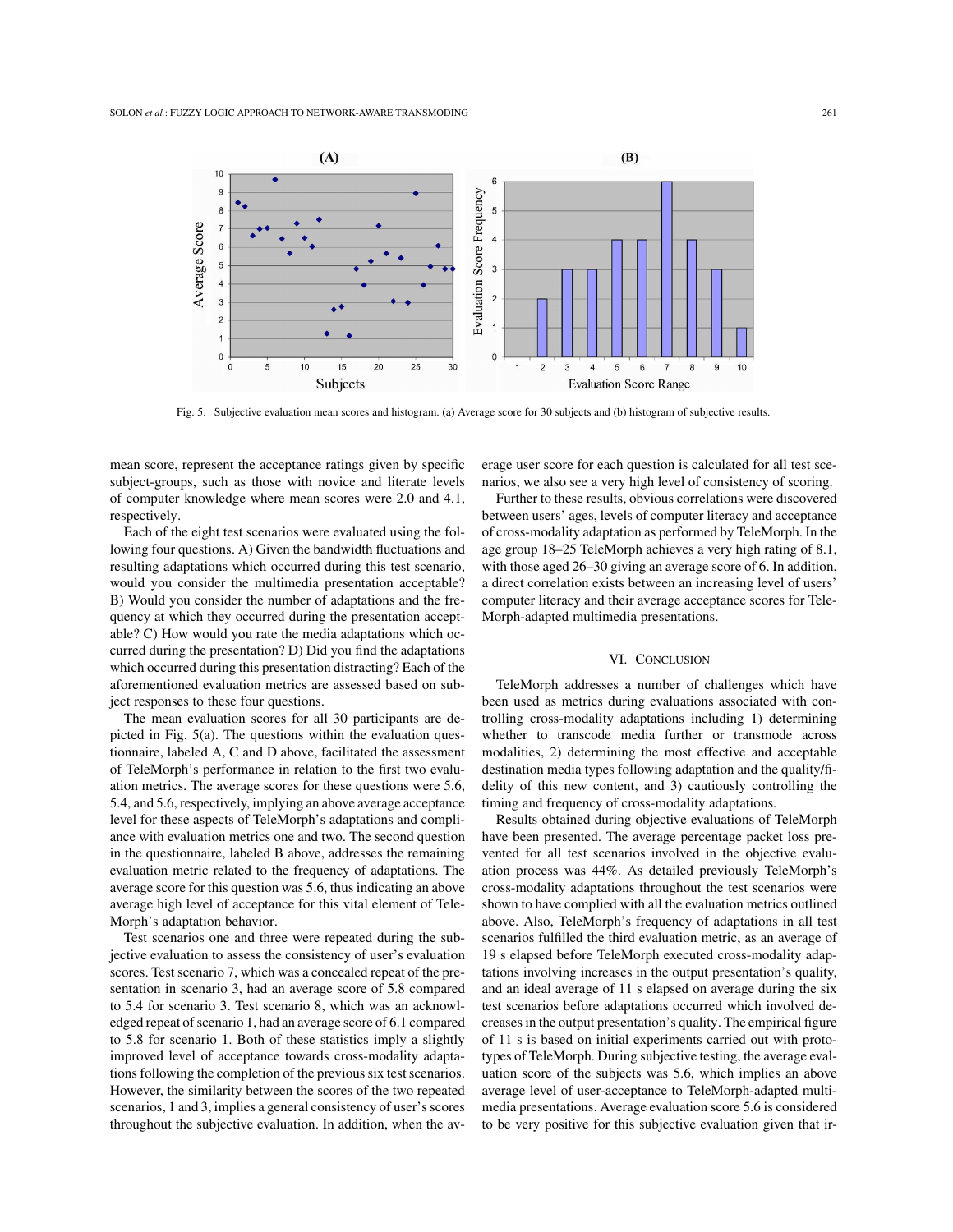regular bandwidth sample data was utilized during the eight test scenario presentations, as outlined above.

TeleMorph differs from other approaches which have been presented, in that it focuses specifically on the challenges posed by controlling bandwidth determined cross-modality adaptations in a mobile network environment. The essence of mobile networks implies that the bandwidth of the network which is connecting the mobile device to its multimedia sources will vary continuously as the location of this device does. The necessity to control on-the-fly dynamic adaptations explicitly is therefore of key importance in a mobile intelligent multimedia presentation system. Thus, TeleMorph's control logic, which is represented by its inputs, fuzzy rules and outputs, has been implemented with an inherent awareness of these specific issues related to the mobile domain. In managing these aspects of mobile cross-modality adaptations is where TeleMorph differs most from other systems which carry out trans-media presentation modifications.

Future work on TeleMorph will incorporate additional fuzzy inputs including: bandwidth prediction algorithms, user preferences, and user modelling based on the demographic and computer literacy trends identified within the subjective results. These inputs will enhance TeleMorph's ability to provide more intelligent adaptation decisions to applications such as TeleTuras. The semantic worth of multimedia relative to a user query could also potentially be taken into account in Tele-Morph's logic by implementing an additional semantics-related input fuzzy set. This would facilitate bespoke responses to disparate user queries based on semantic comparisons and similarities between linguistic queries and the semantics of available multimedia. Alternative testbed applications to Tele-Turas will also be explored in the future, focusing in particular on the medical and educational domains.

#### **REFERENCES**

- [1] R. Babuska, "Fuzzy toolbox for MATLAB," in *Proc. 2nd IMACS Int. Symp. Mathematical and Intelligent Models in System Simulation*, Brussels, Belgium, 1993.
- [2] A. D. Baddeley and R. H. Logie, "Working memory: The multiplecomponent model," in *Models of Working Memory: Mechanisms of Active Maintenance and Executive Control*, A. Miyake and P. Shah, Eds. Cambridge, U.K.: Cambridge Univ. Press, 1999, pp. 28–61.
- [3] S. Boll and W. Klas, "ZYX-A multimedia document model for reuse and adaptation of multimedia content," *IEEE Trans. Knowledge Data Eng.*, vol. 13, no. 3, pp. 361–382, 2001.
- [4] S. Boll, W. Klas, and J. Wandel, "A cross-media adaptation strategy for multimedia presentations," in *Proc. ACM Multimedia*, 1999, pp. 7–46.
- [5] D. Chalmers and M. Sloman, "QoS and context awareness for mobile computing," in *Proc. Int. Symp. Handheld and Ubiquitous Computing (HUC99)*, Karlsruhe, Germany, 1999, pp. 380–382.
- [6] D. Chalmers and M. Sloman, "A survey of Quality of Service in mobile computing environments," *IEEE Commun. Surv.*, vol. 2, no. 2, pp. 2–10, 1999b.
- [7] Crumpet (2006) [Online]. Available: http://www.ist-crumpet.org Nov. 2007
- [8] K. Curran and S. Annesley, "Transcoding media for bandwidth constrained mobile devices," *Int. J. Network Manage.*, vol. 15, no. 2, pp. 75–88, 2005.
- [9] C. Elting, J. Zwickel, and R. Malaka, "Device-dependant modality selection for user-interfaces-an empirical study," in *Proc. 6th Int. Conf. Intelligent User Interfaces*, San Francisco, CA, 2002, pp. 55–62.
- [10] A. Fox and E. A. Brewer, "Reducing WWW latency and bandwidth requirements by real-time distillation," in *Proc. 5th Int. World Wide Web Conf.*, Paris, France, 1996, pp. 1445–1456.
- A. Fox, S. D. Gribble, E. A. Brewer, and E. Amir, "Adapting to network and client variability via on-demand dynamic distillation," in *Proc. 7th Int. Conf. Architectural Support for Programming Languages and Operating Systems*, Cambridge, MA, 1996, pp. 160–170.
- [12] A. Fox, S. D. Gribble, Y. Chawathe, and E. A. Brewer, "Adapting to network and client variation using infrastructural proxies: lessons and perspectives," *IEEE Trans. Personal Commun.*, vol. 5, no. 4, pp. 10–19, 1998.
- [13] A. Hildebrand, "EMBASSI: Electronic Multimedia and Service Assistance," in *Proc. IMC'2000*, Nov. 2000, pp. 50–59.
- [14] W. Klas, G. Christian, and F. Reinhard, "Cardio-OP: Gallery of Cardiac Surgery," in *Proc. IEEE Int. Conf. Multimedia Computing and Systems*, Jun. 1999, vol. 2, pp. 07–11, 1092.
- [15] R. Malaka, "Artificial intelligence goes mobile artificial intelligence in mobile systems 2000," in *Proc. Workshop in Conjunction with ECAI 2000*, Berlin, Germany, Aug. 22, 2000, pp. 5–6.
- [16] R. Malaka, "Multi-modal interaction in private environments," in *Proc. Int. Seminar on Coordination and Fusion in MultiModal Interaction, Schloss Dagstuhl Int. Conf. Research Center for Computer Science*, Wadern, Saarland, Germany, 2001 [Online]. Available: http://www. dfki.de/~wahlster/Dagstuhl\_Multi\_Modality/Dagstuhl-2001.pdf
- [17] A. Paivio*, Imagery and Verbal Processes*. New York: Holt, Rinehart F& Winston, 1971.
- [18] A. Paivio*, Mental Representations.*. New York: Oxford Univ. Press, 1986.
- [19] K. Pastra, "Beyond multimedia integration: Corpora and annotations for cross-media decision mechanisms," in *Proc. 5th Language Resources and Evaluation Conf. (LREC)*, 2006.
- [20] J. R. Smith, "Universal multimedia access," in *Proc. Multimedia Systems and Applications*, Boston, MA, 2001, pp. 21–32.
- [21] A. J. Solon, K. J. Curran, and P. M. Kevitt, "Bandwidth determined transmoding through fuzzy logic in mobile intelligent multimedia presentation systems," in *Artificial Intelligence Review*. Dordrecht, The Netherlands: Springer-Verlag, 2006, vol. 26.
- [22] J. Sweller, J. V. Merrienboer, and F. Paas, "Cognitive architecture and instructional design," *Educ. Psychol. Rev.*, vol. 10, no. 3, pp. 251–296, 1998.
- [23] T. C. Thang, Y. J. Jung, and Y. M. Ro, "Modality conversion in content adaptation for universal multimedia access," in *Proc. Int. Conf. Imaging Science, Systems and Technology (CISST)*, Las Vegas, NV, 2003, pp. 434–440.
- [24] T. C. Thang, Y. J. Jung, J. Lee, and Y. M. Ro, "Effective adaptation of multimedia documents with modality conversion," *Signal Process.: Image Commun.*, vol. 20, no. 5, pp. 413–434, 2005.
- [25] T. C. Thang, Y. J. Jung, and Y. M. Ro, "Modality conversion for QoS management in universal multimedia access," *Proc. Inst. Elect. Eng.*, vol. 152, no. 3, pp. 374–384, 2005.
- [26] W. Wahlster, "SmartKom: Foundations of Multimodal Dialogue Systems," in *Cognitive Technologies Series*. Heidelberg, Germany: Springer, 2006.
- [27] S. Wirag, "Scheduling of adaptive multimedia documents," in *Proc. IEEE Int. Conf. Multimedia Computing and Systems (ICMCS)*, Florence, Italy, 1999, pp. 307–311.
- [28] L. A. Zadeh*, Inf. Contr.*, vol. 8, pp. 338–353, 1965.
- [29] A. Zipf and R. Malaka, "Developing location based services (LBS) for tourism—The service providers view. ENTER 2001," in *Proc. 8th. Int. Congr. Tourism and Communications Technologies in Tourism*, Apr. 2001, pp. 24–27.



**Anthony J. Solon** received the B.Sc. (Hons.) degree in computing science and the Ph.D. degree in mobile intelligent multimedia from the University of Ulster, U.K., in 2002.

His main research interests include mobile intelligent multimedia, location-based services, and mobile multimodal interfaces. He is a Research Associate with the Wireless Technology Research Centre. This position has seen him research and develop various novel location based systems and mobile/wireless applications. He has published over 15 research

papers in conferences and journals and has also served as a reviewer for several conferences and international journals.